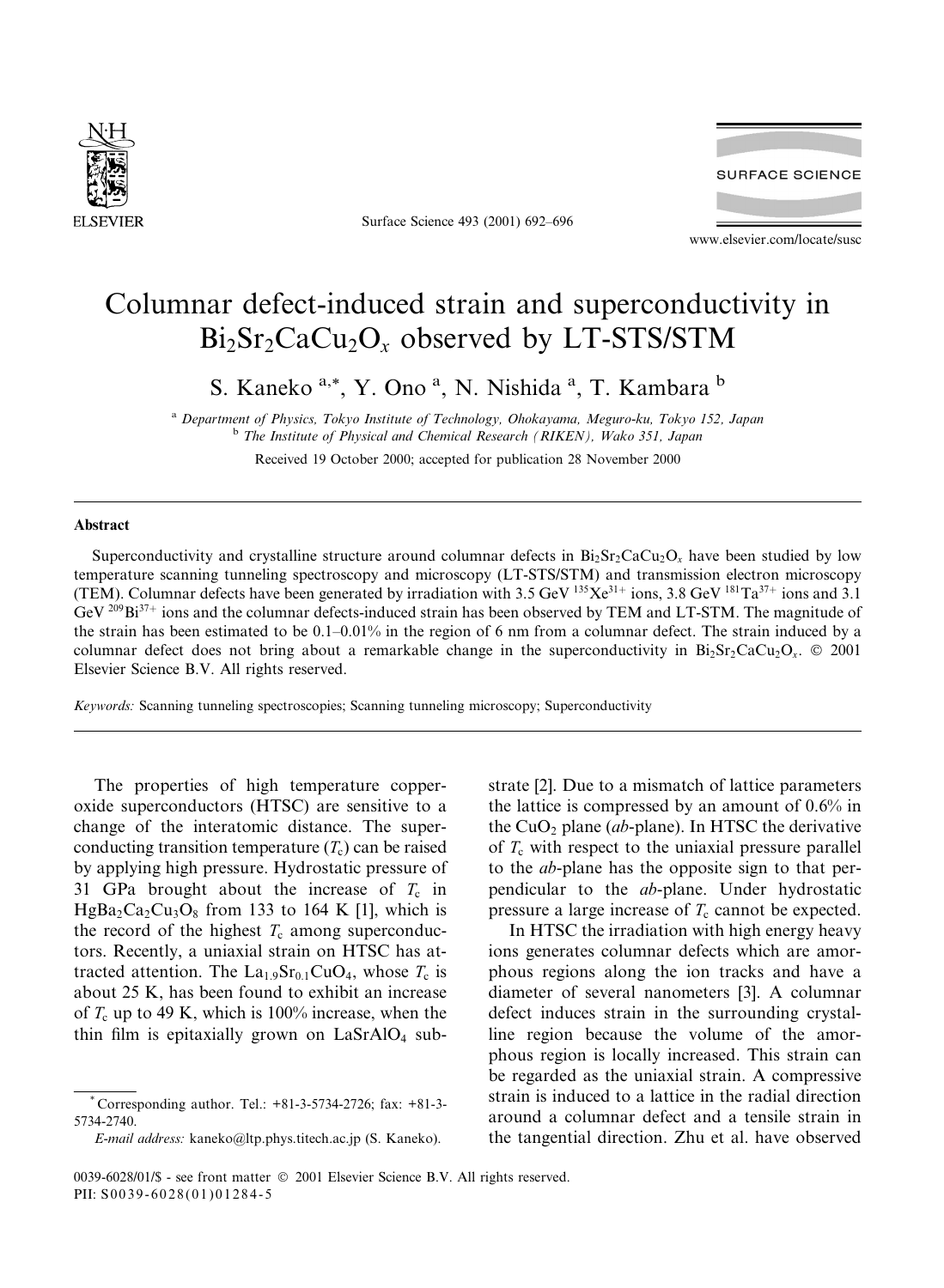S. Kaneko et al. / Surface Science 493 (2001) 692-696

the strain around columnar defects in YBa2- $Cu<sub>3</sub>O<sub>7-\delta</sub>$  by dark field image of transmission electron microscopy (TEM) [4] and their analysis of TEM image showed that the magnitude of strain amounts to 2% at the interface of a columnar defect and the matrix region [5]. This value of strain is comparable to the one in  $La<sub>1.9</sub>Sr<sub>0.1</sub>CuO<sub>4</sub>$  with epitaxial compression [2] and it is expected that superconductivity might be changed around a columnar defect. We have irradiated  $Bi<sub>2</sub>Sr<sub>2</sub>CaCu<sub>2</sub>O<sub>x</sub>$ single crystals with 3.5 GeV  $^{135}Xe^{31+}$  ions, 3.8 GeV  $^{181}Ta^{37+}$  ions and 3.1 GeV  $^{209}Bi^{37+}$  ions at RIKEN Ring Cyclotron and studied the generated columnar defects by low temperature scanning tunneling spectroscopy and microscopy (LT-STS/STM) and TEM. A columnar defect can be observed as an amorphous region on the TEM. From TEM studies of columnar defects we have found that each ion produces a single columnar defect since the density of columnar defect in  $Bi_2Sr_2CaCu_2O_r$ coincides with the one calculated from the dose of heavy ions. The sizes of columnar defects are  $5.8 \pm 1.4$  nm in diameter for Xe-irradiated samples,  $8.3 \pm 0.7$  nm for Ta-irradiated samples and  $10.8 \pm 0.9$  nm for Bi-irradiated samples. The diameter of the columnar defects increases with the increase of the mass of the heavy ion. The strain around a columnar defect can be detected by the careful observation of TEM. Fig. 1 shows a dark field [0.2.0] image of  $Bi_2Sr_2CaCu_2O_x$  which was irradiated by 3.5 GeV  $^{135}Xe^{31+}$  ions. This image is viewed along the ion track. The lobe-shaped contrast is observed along the line of  $[020]$  direction around columnar defects. This contrast represents a strain of the crystal around columnar defects. The contrast disappears in the direction perpendicular to the diffraction vector, because the displacement field of the strain radiates from the defect. We have succeeded in observing the strain around columnar defects by LT-STM and measured the local density of states of superconducting quasi-particles,  $N_S(E, r)$ , around them by LT-STS.

The STM/STS measurements were performed with our laboratory-made STM which is able to be operated at temperatures down to 2.2 K and in magnetic fields up to 14.5 T.  $Bi<sub>2</sub>Sr<sub>2</sub>CaCu<sub>2</sub>O<sub>x</sub> sin$ gle crystals with a superconducting transition temperature  $T_c \approx 86$  K were grown by using the



Fig. 1. TEM image with a diffraction vector  $[0 2 0]$  of  $Bi<sub>2</sub>Sr<sub>2</sub>$ - $CaCu<sub>2</sub>O<sub>x</sub>$ . Columnar defects were generated by irradiation of 3.5 GeV  $^{135}Xe^{31+}$  ions and this image was viewed along the ion track. Strain contrast surrounding columnar defects is visible along the  $[0 2 0]$  direction.

traveling solvent floating-zone method. For the measurement of STM/STS we have prepared very clean surfaces of  $Bi_2Sr_2CaCu_2O_r$  by cleaving the sample at liquid helium temperature [6].

The samples were irradiated along two directions; perpendicular to the *ab*-plane or  $[0\ 0\ 1]$  direction and almost parallel to the *ab*-plane or  $[100]$  direction. In our previous report of STS measurements on  $Bi_2Sr_2CaCu_2O_x$  with columnar defects, we have investigated the sample which is irradiated with ions perpendicular to the *ab*-plane and discussed the orbital symmetry of Cooper pairing [7]. Here we mainly report the study of the sample of parallel irradiation by 3.8 GeV  $^{181}Ta^{37+}$ ion and discuss how a columnar defect-induced strain affects the superconductivity.

Fig. 2 shows an STM image of a columnar defect which is seen as a black region and an elongated shape. This image was acquired in the constant current mode of STM on the *ab*-plane surface of cleaved  $Bi_2Sr_2CaCu_2O_x$  and the vertical motions of an STM tip are imaged. The electronic states of a columnar defect were found to be insulating, because a columnar defect is imaged as a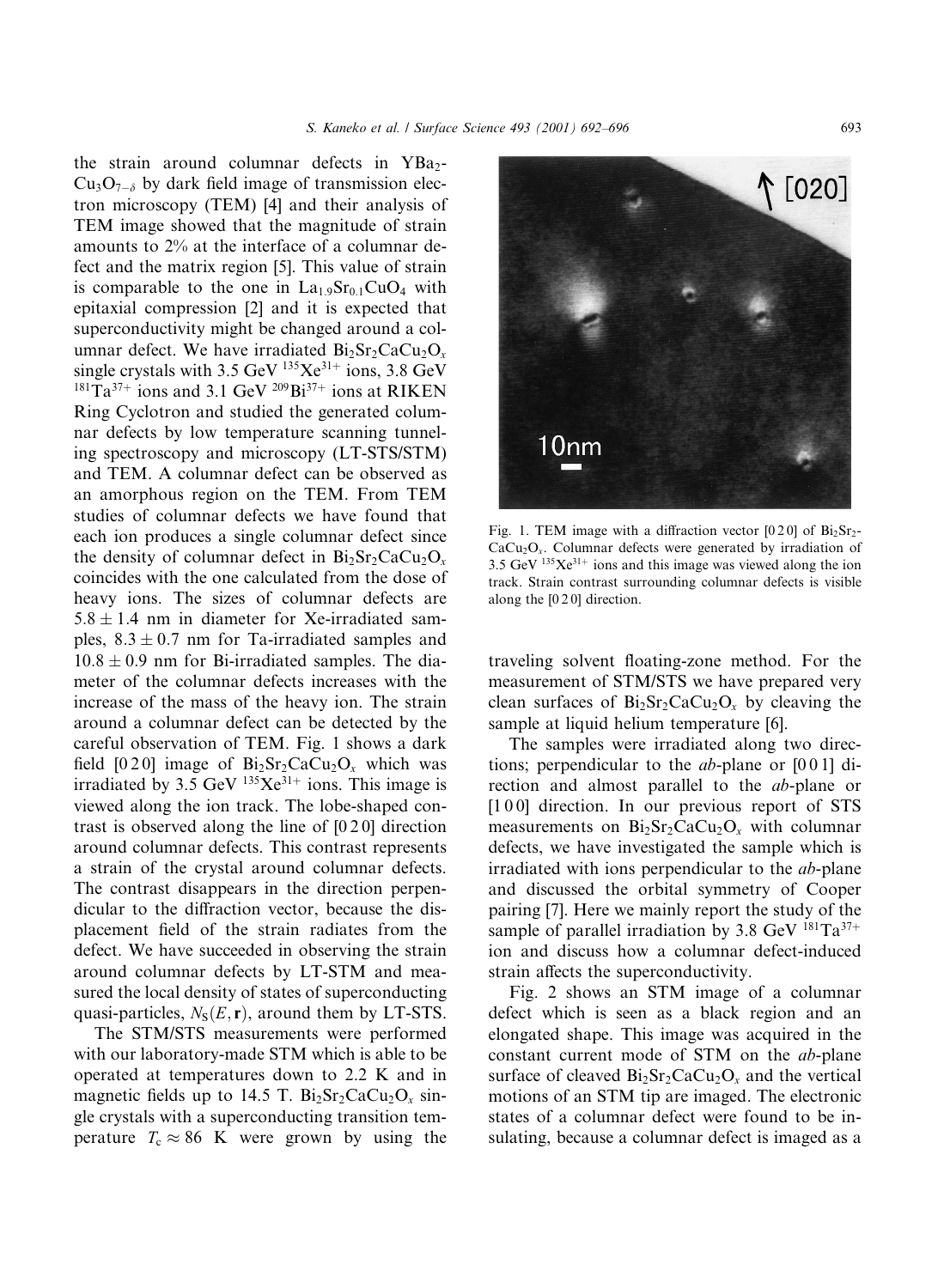

Fig. 2. Constant-current STM image of a columnar defect in  $Bi<sub>2</sub>Sr<sub>2</sub>CaCu<sub>2</sub>O<sub>x</sub> obtained at 4.2 K with tunneling current of 0.2$ nA and bias voltage of 0.5 V. The columnar defect was generated by irradiation of 3.8 GeV  $^{181}Ta^{37+}$  ion injected with the angle  $5^\circ$  against ab-plane and along the [100] direction. The black color of the columnar defect means that a columnar defect is insulating.

region where an STM tip approaches the surface. In the STM observation the columnar defect is to be observed as an ellipsoid with the long axis along ion track, because the intersection of a column appears as an ellipsoid on the cleaved plane. Thus, the width of the black region in this image corresponds to the diameter of the columnar defect. The obtained value of 8 nm is consistent with the one observed by TEM. From the shape of the columnar defect in the STM image, we are able to estimate the injection angle of the heavy ions from the ratio of the width to the length of the defect; the ratio is about 1:10 and the injection angle is estimated to be about  $\sin^{-1}(1/10) \sim 5^{\circ}$ .

A constant current STM image on the *ab*-plane where a columnar defect runs beneath is shown in Fig. 3(a). The white region runs along the  $[100]$ direction in the middle part of the image. The superstructure of the  $Bi<sub>2</sub>Sr<sub>2</sub>CaCu<sub>2</sub>O<sub>x</sub>$  is also seen as a modulation with about 25 A cycle along the  $[0 1 0]$ direction. The depth of the columnar defect was estimated to be about 6 nm from the distance from



Fig. 3. (a) Constant-current STM topographic image  $(50 \times 50)$ nm<sup>2</sup>) of ab-plane of  $Bi_2Sr_2CaCu_2O_x$  (4.2 K, 0.2 nA, 0.5 V). A columnar defect runs along the  $[100]$  direction 6 nm beneath the surface. (b) Perpendicular motion of the tip,  $P_z$ , along the line in image (a).

the columnar defect imaged at the surface and the injection angle of heavy ions. As described below, the STS results taken along the line in Fig.  $3(a)$ show that the white region is not caused by the change of the electronic states of the surface but by the geometrical protrusion due to the columnar defect.

We measured current-voltage  $(I-V)$  characteristics at 64 points every 0.78 nm spacing and calculated differential conductance spectra  $dI/dV(V)$ numerically. The results are shown in Fig. 4. All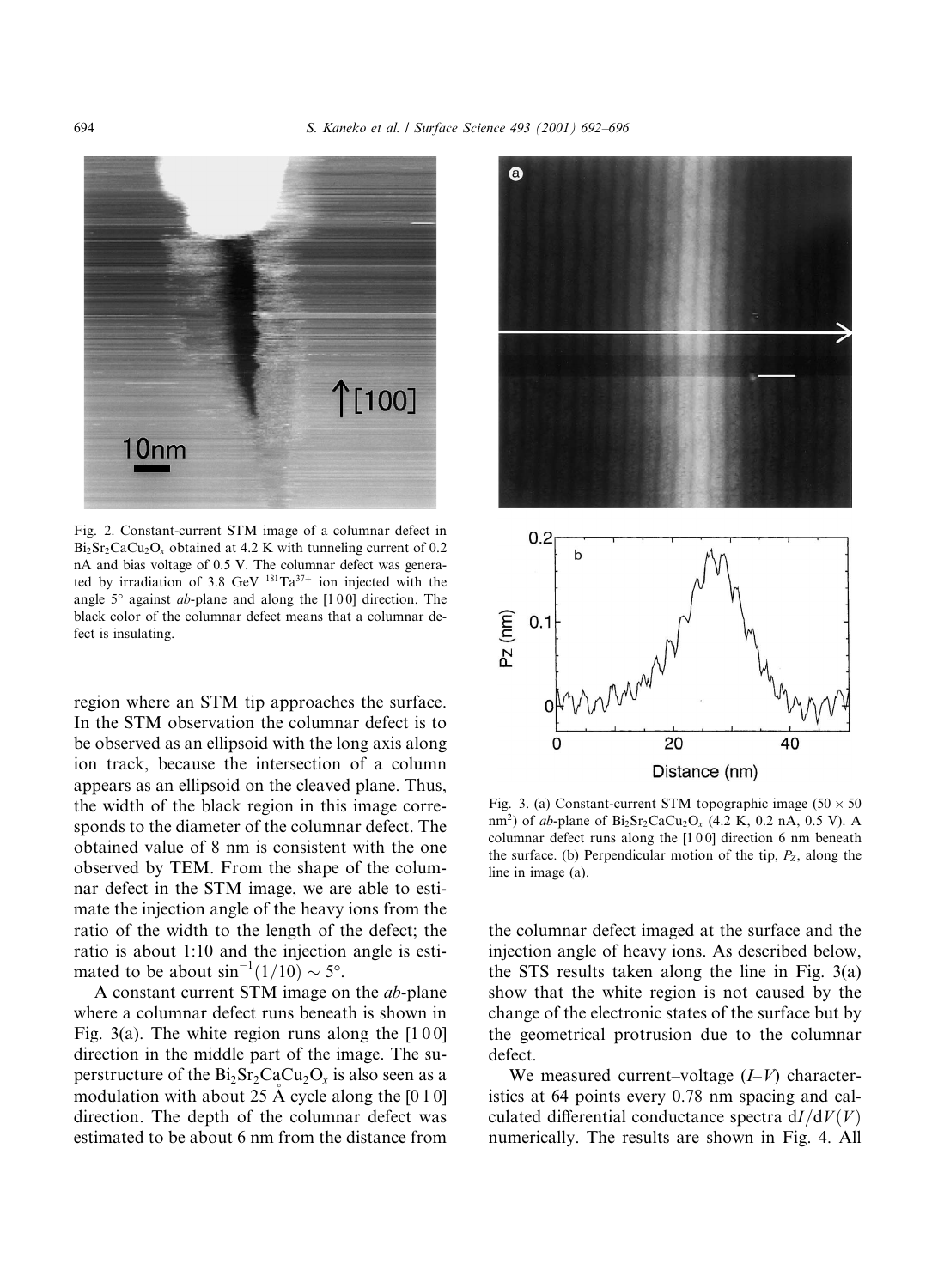

Fig. 4. Differential conductance spectra taken at 64 points along the line in Fig.  $3(a)$ . Each spectrum is shifted vertically every 0.025 ns.

measured spectra exhibit a superconducting energy gap with a metallic background. This shape corresponds to the one observed on the *ab*-plane of unirradiated  $Bi_2Sr_2CaCu_2O_x$  [6,8]. Since the electronic states in this place are metallic everywhere, the distance between the STM tip and surface is constant. Therefore, the white region in the STM image indicates that the surface rises geometrically and this is the image of the strain observed by STM.

As seen in the profile of the STM image in Fig.  $3(b)$ , the swell of the surface is about a few tenths of nanometer high and 20 nm wide. The height of the swell decreases gradually as the position is away from the columnar defect, while the width of the swell is almost the same. From the profile of the STM we can make a rough estimation of the tensile strain on the *ab*-plane. In the region where a columnar defect runs beneath, atoms are pushed up and the distance between atoms expands in the

*ab*-plane. The slope at the steepest position is about  $1^{\circ}$ , so that the expansion or tensile strain is calculated as  $0.02\%$  from  $1/\cos 1^\circ = 1.0002$ . It would be reasonable to think that the strain is largest at the top of the swell. We have estimated the tensile strain in this region to be  $0.1-0.01\%$ .

The superconductivity around the columnar defect is considered from the STS data in Fig. 4. On the s-wave superconductors with a Cooper pairing of weak coupling,  $T_c$ s are proportional to the values of the superconducting gap,  $\Delta$ ;  $2\Delta/k_BT_c = 3.53$ . In the present  $Bi_2Sr_2CaCu_2O_x$  with  $T_c = 86$  K, the value of peak voltage in a tunneling spectrum,  $\Delta_p$ , has been measured and  $2\Delta_p/k_B T_c$  is 8–11 for  $T_c = 86$  K [6]. At the present the relation between  $\Lambda_{\rm p}$  and  $T_{\rm c}$  has not been clearly understood. If  $\Lambda_{\rm p}$  is proportional to  $T_c$  in HTSC,  $T_c$  will be locally changed around the columnar defect and the change of  $\Delta_p$  will be observed. Fig. 5 shows the position dependence of  $\Lambda_p$  along the line in Fig.  $2(a)$  which is obtained from tunneling spectra in Fig. 4. The value of  $\Delta$ <sub>p</sub> fluctuates between 30 and 50 mV probably due to oxygen vacancies with a length scale of several nanometers which corresponds to the superconducting coherence length  $\xi$ .  $\Lambda_{\rm p}$  does not show an additional change in the region where the surface rises; the change of  $\Delta_p$  in Fig. 5 does not correlate with the swell of the surface. It can be said that in  $Bi_2Sr_2CaCu_2O_x$  the strain of the order of  $0.1-0.01\%$  does not bring



Fig. 5. Position dependence of peak voltage at the superconducting gap,  $\Delta_{p}$ , in tunneling spectra in Fig. 4. Average of the peak voltages above and below the Fermi energy is plotted.